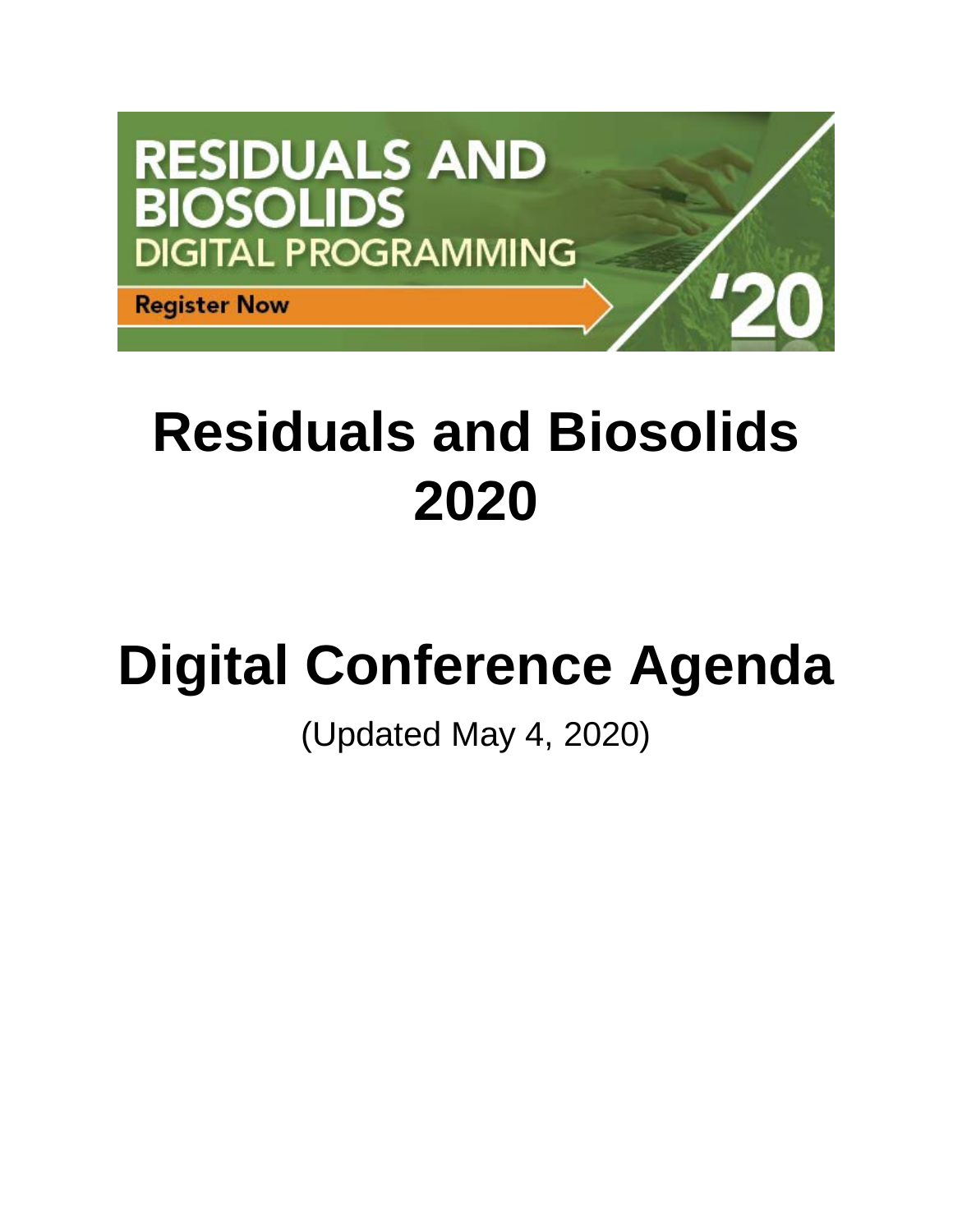# **Session 01: The Science of PFAS**

# **Moderator: George Sprouse, Metropolitan Council of the Twin Cities**

- **An Investigation of PFAS: Public Health and the Environment** Joshua Burns, Eamon Twohig, Vermont Department of Environmental Conservation
- **PFAS Wastewater Residuals Fate and Transport Model Evaluation: Strengths and Weaknesses of Available Models to Characterize the Fate and Transport of PFAS from Land-Applied Wastewater Residuals** Chris Shepherd, Arcadis
- **Communicating PFAS in Biosolids** Michael McGill, WaterPIO

#### **Session 02: Biosolids Management Success Stories**

# **Moderator: Jeffrey LeBlanc, Denali Water Solutions**

- **Planning for the Future While Managing a Successful Biosolids Program** Engin Guven, Black & Veatch; Mike Engelmann, Pinellas County Utilities; Greg Knight; Megan Ross, Pinellas County Utilities; Michael Tache, Black & Veatch
- **Keeping it Simple (at least trying to) Salt Lake City's Biosolids Plan** Charles Goss, AECOM; Michelle Barry; Jamey West, City of Orem; Paul Barsalou, James Marx, AECOM
- **Improving System-Wide Flexibility through Holistic Biosolids Planning for the Metropolitan District of Greater Cincinnati** Natalie Sierra, Brown and Caldwell; Matthew Spidare, Metropolitan Sewer District of Greater Cincinnati; Tracy Chouinard, John Ross, John Willis, Timothy Koch, Brown and Caldwell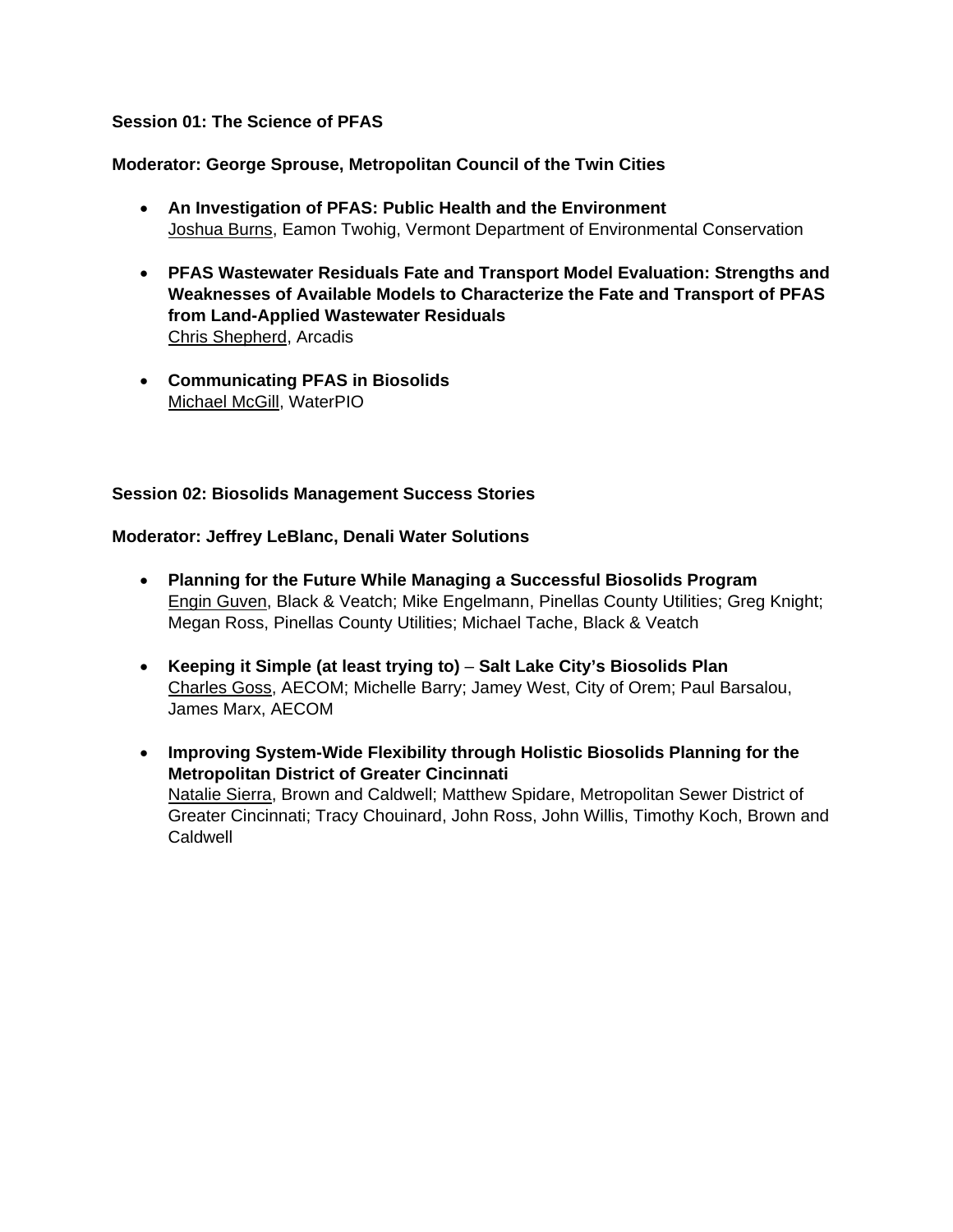# **Session 03: Intensification and Advanced Topics in Anaerobic Digestion**

**Moderators: Manny Moncholi, City of Houstion; Richard Tsang, CDM Smith**

- **Data Consolidation and Predictive Modeling Approaches for Multi-Feed Anaerobic Digestion** Alex Rosenthal, Oliver Schraa, inCTRL Solutions Inc.; Michael Ogurek, Ifak; Mirzaman Zamanzadeh; Leiv Rieger, Ivan Miletic, inCTRL Solutions Inc.
- **Finding the "Right-Fit" Digestion Solution for WSSC's THP Project Balancing Design Requirements** Amy Hanna, Hazen and Sawyer; Kevin Selock, WSSC; Matthew Vanhorne, Hazen and Sawyer; Stanley Dabek, WSSC; C. Michael Bullard, Hazen & Sawyer; Joseph Uglevich, **Stantec**
- **State Estimation in Anaerobic Digesters - Identification of Patterns in Anaerobic Digestion** Christian Hubert, Bettina Steiniger, Christian Schaum, Universität der Bundeswehr München
- **Shared US and UK Experiences on Optimizing Anaerobic Digestion Following Thermal Hydrolysis. An Additional Factor to be Considered** Keith Panter, Cambi; Matthew Higgins, Bucknell University; William Barber, Cambi; Paul Fountain, Achame Shana, Thames Water

**Session 04: Energy Production - Making it Work - Economics, Regulations, Equipment, Gas Quality**

# **Moderator: Nancy Andrews, Brown and Caldwell**

- **Making Cogeneration Economics Work in Today's US Electric Market** Eric Auerbach, Arcadis; Todd Krenelka, City of Columbus Department of Public Utilities
- **Coney Island Digester Gas System Hydraulics and Mass Flux Evaluation** Joshua Registe, Kenneth Smith, CDM Smith